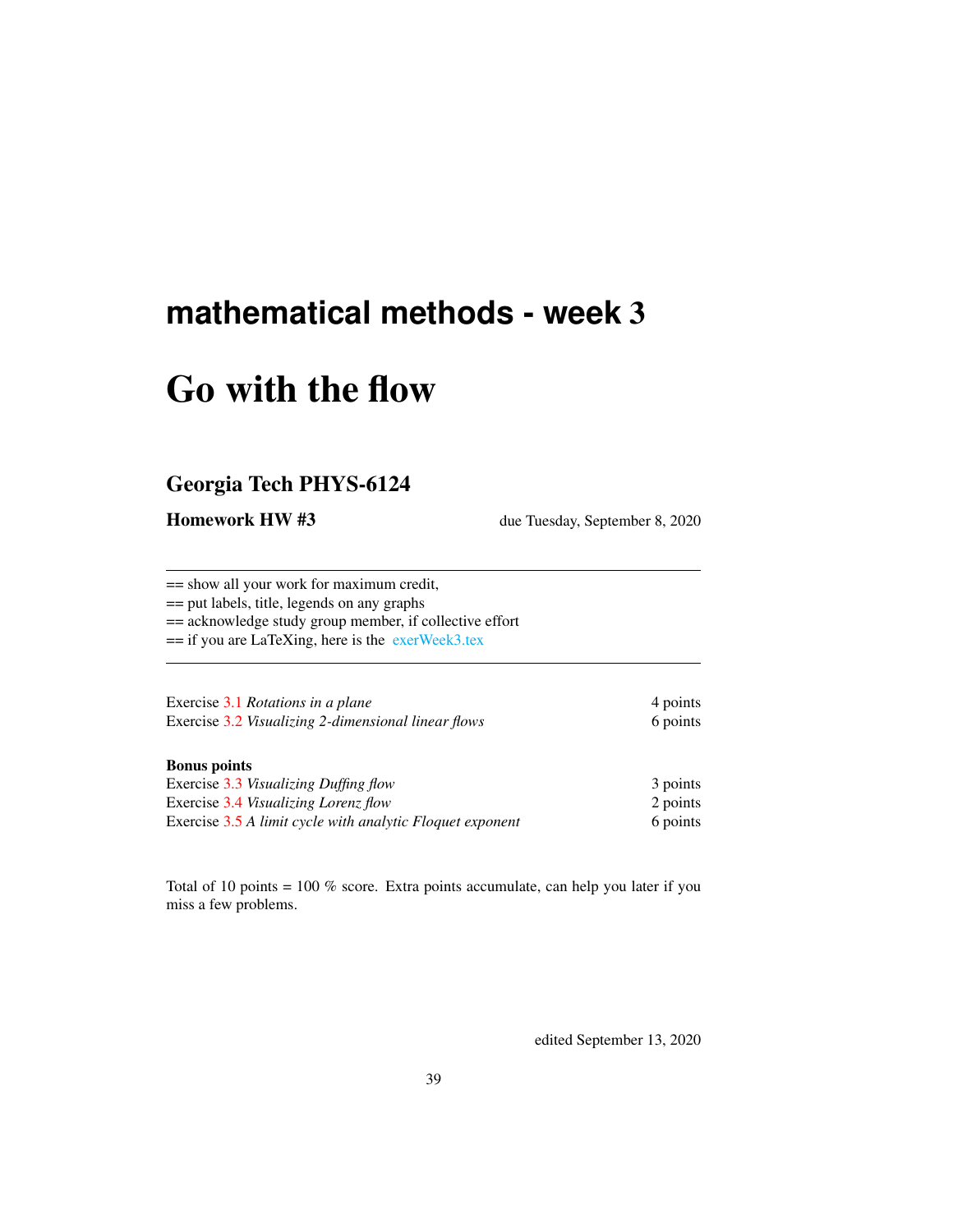### Week 3 syllabus Tuesday, September 1, 2020

Typical ordinary differential equations course spends most of time teaching you how to solve linear equations, and for those our spectral decompositions are very instructive. Nonlinear differential equations (as well as the differential geometry) are much harder, but still (as we already discussed in sect. [1.3\)](#page--1-0), linearizations of flows are a very powerful tool.

This week's lectures are related to AWH Chapter 7 *Ordinary Differential Equations* [\(click here\)](http://ChaosBook.org/library/ArWeHa13chap7ODEs.pdf)

*Go with the linear flow : full Tue lecture*

– Sect. [3.2](#page-2-0) *Linear flows*

AWH Section 7.2 *First-order equations*

- Sect. [3.3](#page-3-0) *Stability of linear flows*
- *Local stability: Stability matrix (already covered in the above full lecture*

*Go nonlinear : full Thu lecture* (includes the next 7 videos, but in BlueJeans mangled resolution; still the lecture is more than the sum of the 7 clips)

- *Lorenz flow*
- *Strange attractors*
- *Strange attractors Lorenz again*
- *Lorenz again (apologies)*
- *Roessler flow*
- *Computing is like hygiene, personal*
- *Dynamical systems : a summary*
- *Mixed phase space; Jacques Laskar rant*

*Computing hygiene; the obligatory Gibson rant, take #2*

### 3.1 Other sources

As every week, feel free to ignore extra reading and videos for this week. What I cover in the online lecture is all that I hope you take home with you.

• Just as you had learned everything about linear ODEs, this [tweet](https://twitter.com/Francis16833887/status/1300940915318681600) comes along :(

#### *Dynamical systems*

GaTech College of Unprofessional Education insisted on making me a talking head in a GaTech branded video. I hated it. I fired them. [They fired me.](https://chaosbook.blogspot.com/2014/12/nonlinear-dynamics-course-taken-off.html) I do not even know who "they" were, but I got to teach the rest of the course on a blackboard. Until COVID-19 that reduced us all to talking heads.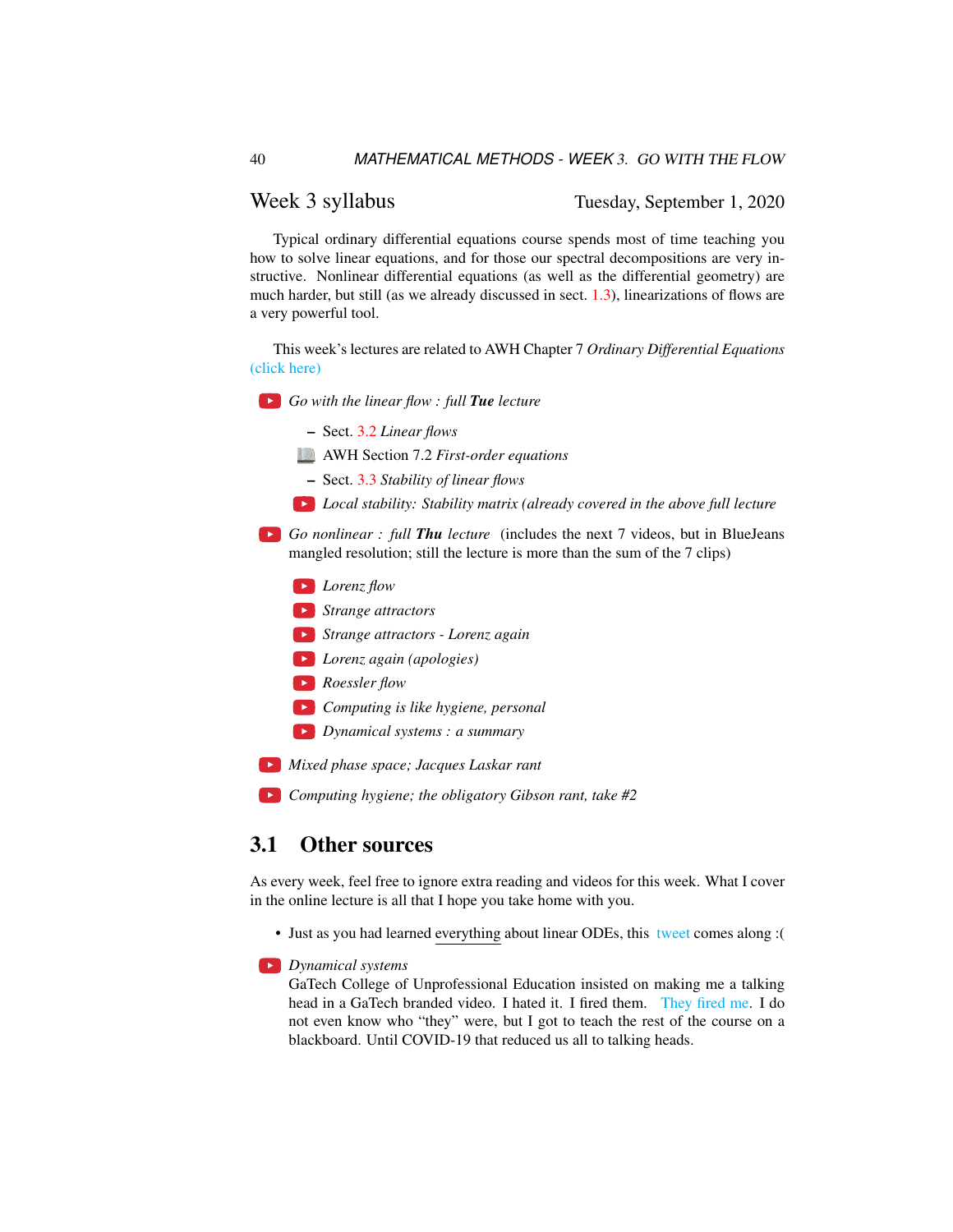#### 3.2. LINEAR FLOWS 41

*Trajectories Equilibria Orbits are time-invariant* I'm so happy. I'm divorced of Unprofessional Education, and free of their moronic [PowerPoints!](https://www.edwardtufte.com/tufte/books_pp) But if you must, *Do the course in the Power Point format Long live Bologna! [John F Gibson](https://ceps.unh.edu/person/john-gibson) solves the Navier-Stokes, take #1 Life in extreme dimensions: Fluttering flame front Life in extreme dimensions: Constructing state spaces Life in extreme dimensions: As visualized by dummies What do these equations do?* • [MIT 16-90 Computational methods](#page-0-0) is a typical mathematical methods in engineering course. ODEs are discussed [here.](https://ocw.mit.edu/courses/aeronautics-and-astronautics/16-90-computational-methods-in-aerospace-engineering-spring-2014/numerical-integration-of-ordinary-differential-equations/) • There are no doubt many online courses vastly better presented than this one here is a glimpse into our competition: [MIT 18.085](http://www.youtube.com/watch?v=0oBJN8F616U) Computational Science and Engineering I. • Optional reading: Sect. [3.4](#page-6-0) *Nonlinear flows*

- Optional reading: AWH Section 7.8 *Nonlinear differential equations*
- Sect. [3.5](#page-7-1) *Optional listening*

### <span id="page-2-0"></span>3.2 Linear flows

Linear is good, nonlinear is bad. —Jean Bellissard

(Notes based on ChaosBook Chapter 2 *[Go with the flow](http://ChaosBook.org/chapters/ChaosBook.pdf#chapter.2)*).

A *dynamical system* is defined by specifying a state space M, and a law of motion, typically an ordinary differential equation (ODE), first order in time,

$$
\dot{x} = v(x). \tag{3.1}
$$

The vector field  $v(x)$  can be any nonlinear function of x, so it pays to start with a simple example. *Linear* dynamical system is the simplest example, described by linear differential equations which can be solved explicitly, with solutions that are good for all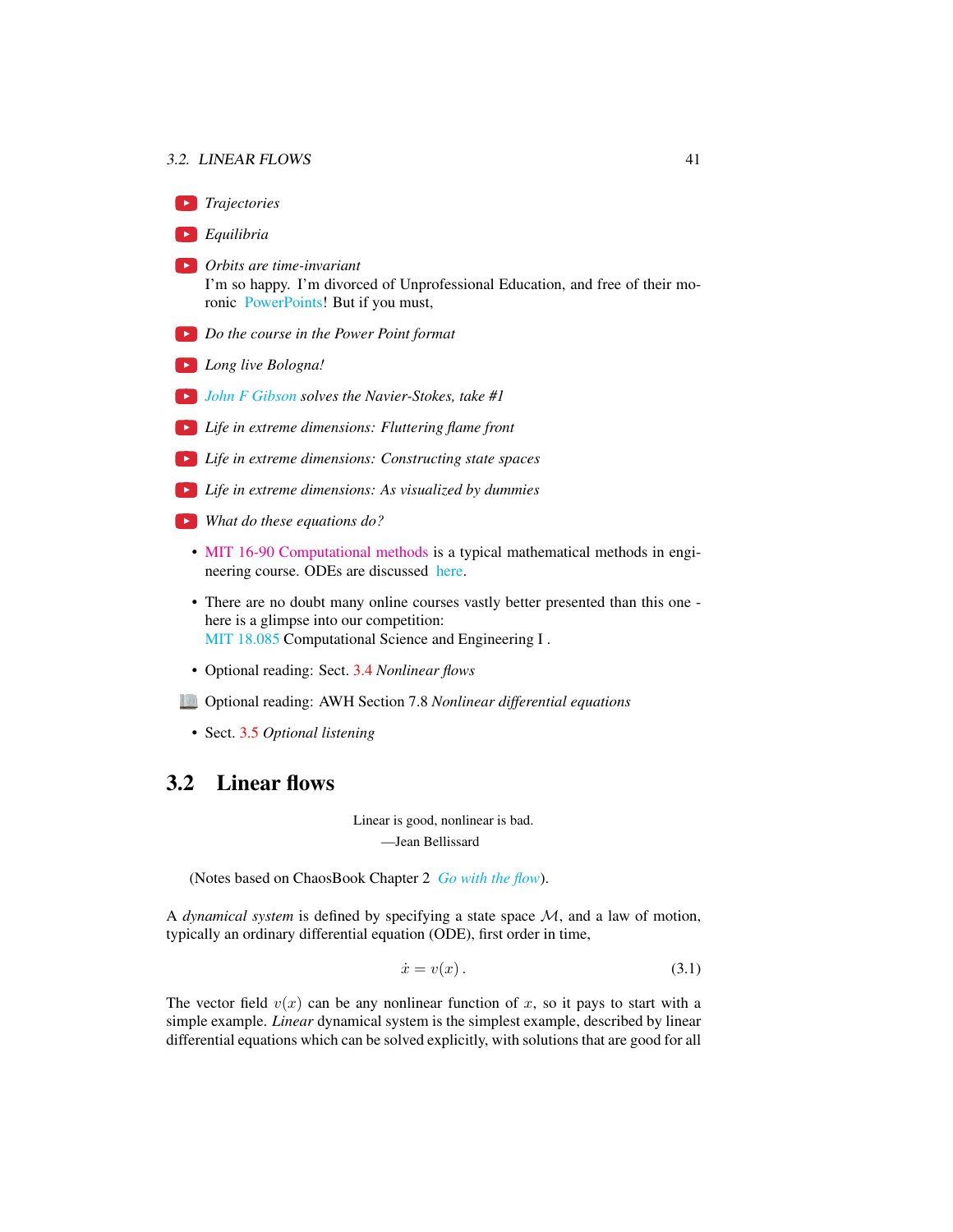times. The state space for linear differential equations is  $\mathcal{M} = \mathbb{R}^d$ , and the equations of motion are written in terms of a state space point  $x$  and a constant  $A$  as

<span id="page-3-1"></span>
$$
\dot{x} = A x. \tag{3.2}
$$

Solving this equation means finding the state space trajectory

$$
x(t) = (x_1(t), x_2(t), \dots, x_d(t))
$$

passing through a given initial point  $x_0$ . If  $x(t)$  is a solution with  $x(0) = x_0$  and  $y(t)$  another solution with  $y(0) = y_0$ , then the linear combination  $ax(t) + by(t)$  with  $a, b \in \mathbb{R}$  is also a solution, but now starting at the point  $ax_0 + by_0$ . At any instant in time, the space of solutions is a  $d$ -dimensional vector space, spanned by a basis of  $d$ linearly independent solutions.

Solution of  $(3.2)$  is given by the exponential of a constant matrix

$$
x(t) = Jt x0, \t\t(3.3)
$$

usually defined by its series expansion [\(1.10\)](#page--1-1)

$$
J^{t} = e^{tA} = \sum_{k=0}^{\infty} \frac{t^{k}}{k!} A^{k}, \qquad A^{0} = \mathbf{1}, \tag{3.4}
$$

and that is why we started the course by defining functions of matrices, and in particular the matrix exponential. As we discuss next, that means that depending on the eigenvalues of the matrix  $A$ , solutions of linear ordinary differential equations are either growing or shrinking exponentially (over-damped oscillators; cosh's, sinh's), or oscillating (under-damped oscillators; cos's, sin's).

### <span id="page-3-0"></span>3.3 Stability of linear flows

The system of linear *equations of variations* for the displacement of the infinitesimally close neighbor  $x + \delta x$  follows from the flow equations [\(3.2\)](#page-3-1) by Taylor expanding to linear order

$$
\dot{x}_i + \dot{\delta x}_i = v_i(x + \delta x) \approx v_i(x) + \sum_j \frac{\partial v_i}{\partial x_j} \delta x_j.
$$

The infinitesimal deviation vector  $\delta x$  is thus transported along the trajectory  $x(x_0, t)$ , with time variation given by

$$
\frac{d}{dt}\delta x_i(x_0, t) = \sum_j \left. \frac{\partial v_i}{\partial x_j}(x) \right|_{x = x(x_0, t)} \delta x_j(x_0, t).
$$
\n(3.5)

As both the displacement and the trajectory depend on the initial point  $x_0$  and the time t, we shall often abbreviate the notation to  $x(x_0, t) \rightarrow x(t) \rightarrow x$ ,  $\delta x_i(x_0, t) \rightarrow$  $\delta x_i(t) \rightarrow \delta x$  in what follows. Taken together, the set of equations

$$
\dot{x}_i = v_i(x), \quad \dot{\delta x}_i = \sum_j A_{ij}(x)\delta x_j \tag{3.6}
$$

l. ► i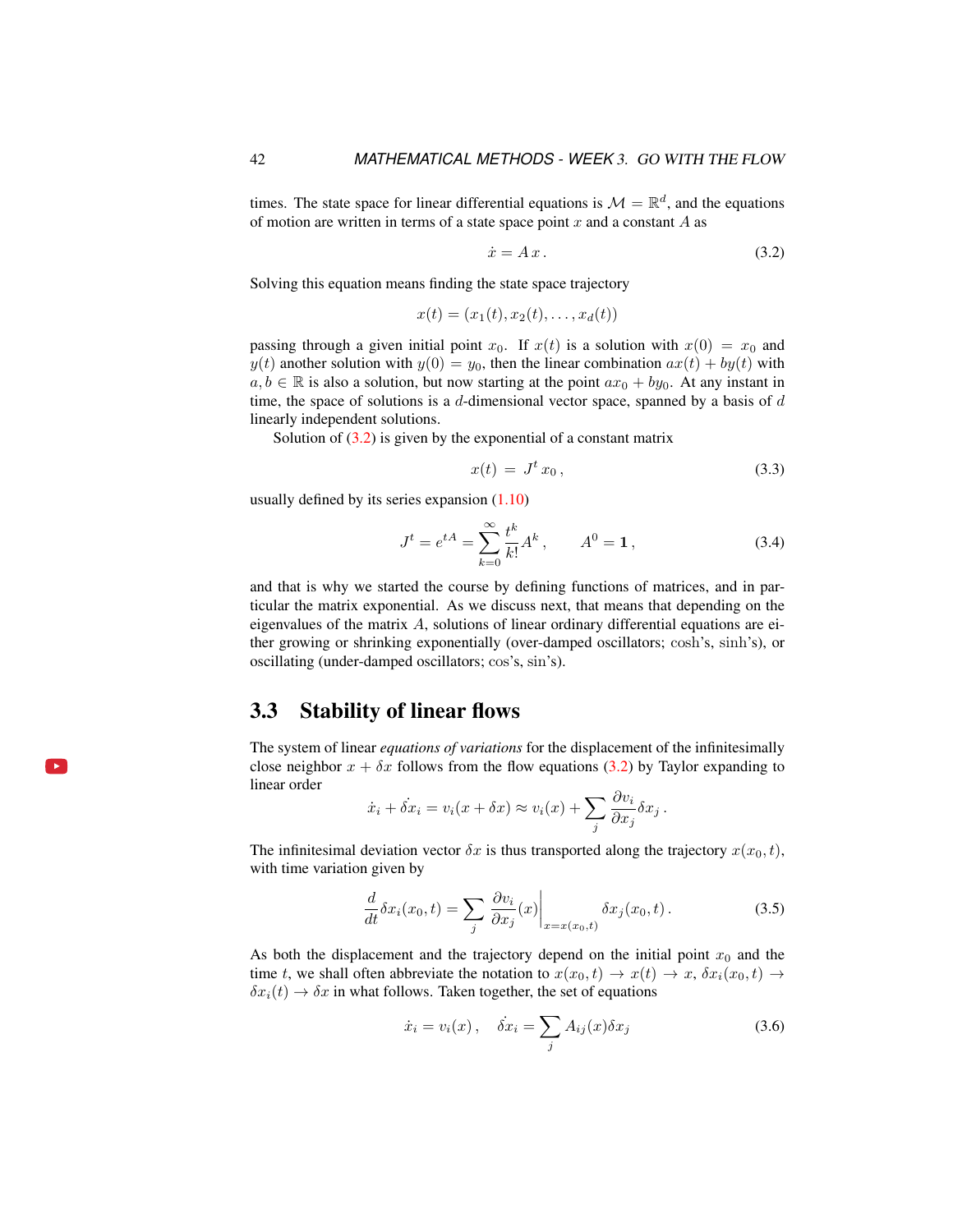#### 3.3. STABILITY OF LINEAR FLOWS 43

governs the dynamics in the tangent bundle  $(x, \delta x) \in T\mathcal{M}$  obtained by adjoining the d-dimensional tangent space  $\delta x \in T\mathcal{M}_x$  to every point  $x \in \mathcal{M}$  in the d-dimensional state space  $\mathcal{M} \subset \mathbb{R}^d$ . The *stability matrix* or *velocity gradients matrix* 

$$
A_{ij}(x) = \frac{\partial}{\partial x_j} v_i(x) \tag{3.7}
$$

describes the instantaneous rate of shearing of the infinitesimal neighborhood of  $x(t)$ by the flow. In case at hand, the linear flow [\(3.2\)](#page-3-1), with  $v(x) = Ax$ , the stability matrix

$$
A_{ij}(x) = \frac{\partial}{\partial x_j} v_i(x) = A_{ij}
$$
\n(3.8)

is a space- and time-independent constant matrix.

Consider an infinitesimal perturbation of the initial state,  $x_0 + \delta x$ . The perturbation  $\delta x(x_0, t)$  evolves as  $x(t)$  itself, so

$$
\delta x(t) = J^t \delta x(0). \tag{3.9}
$$

The equations are linear, so we can integrate them. In general, the Jacobian matrix  $J<sup>t</sup>$ is computed by integrating the *equations of variations*

$$
\dot{x}_i = v_i(x), \quad \dot{\delta x}_i = \sum_j A_{ij}(x) \delta x_j, \tag{3.10}
$$

but for linear ODEs everything is known once eigenvalues and eigenvectors of A are known.

**Example** 3.1. *Linear stability of 2-dimensional flows: For a 2-dimensional flow* the eigenvalues  $\lambda_1, \lambda_2$  of A are either real, leading to a linear motion along their eigen*vectors,*  $x_j(t) = x_j(0) \exp(t\lambda_j)$ , or form a complex conjugate pair  $\lambda_1 = \mu + i\omega$ ,  $\lambda_2 =$  $\mu - i\omega$ , *leading to a circular or spiral motion in the*  $[x_1, x_2]$  *plane, see example* [3.2.](#page-5-0)



<span id="page-4-0"></span>Figure 3.1: Streamlines for several typical 2 dimensional flows: saddle (hyperbolic), in node (attracting), center (elliptic), in spiral.

*These two possibilities are refined further into sub-cases depending on the signs of the real part. In the case of real*  $\lambda_1 > 0$ ,  $\lambda_2 < 0$ ,  $x_1$  *grows exponentially with time, and*  $x_2$ *contracts exponentially. This behavior, called a* saddle*, is sketched in figure [3.1,](#page-4-0) as are*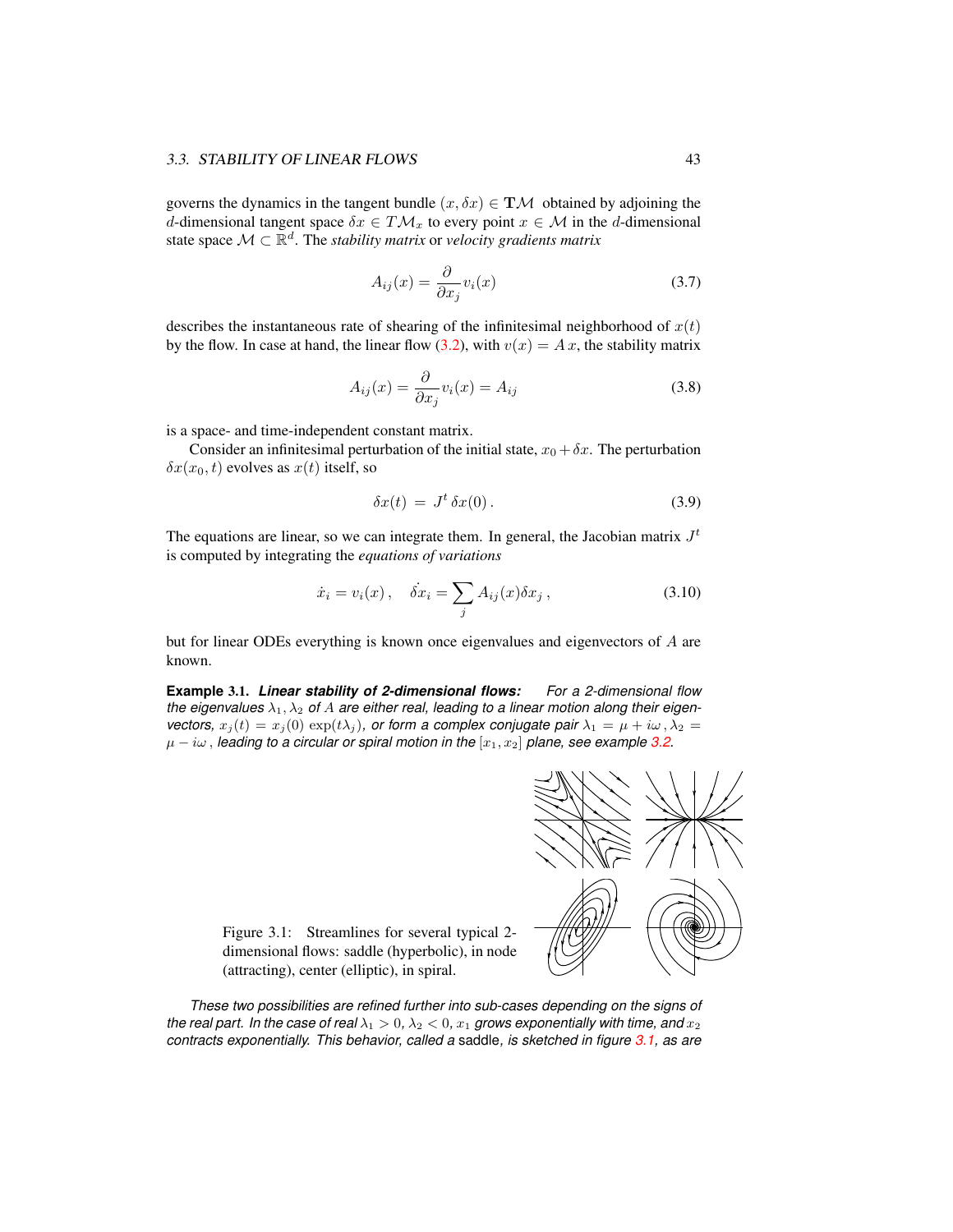

<span id="page-5-1"></span>Figure 3.2: Qualitatively distinct types of exponents  $\{\lambda_1, \lambda_2\}$  of a  $[2 \times 2]$  Jacobian matrix.

*the remaining possibilities: in/out nodes, inward/outward spirals, and the center. The magnitude of out-spiral*  $|x(t)|$  *diverges exponentially when*  $\mu > 0$ *, and in-spiral contracts into*  $(0,0)$  *when*  $\mu < 0$ *; whereas, the phase velocity*  $\omega$  *controls its oscillations.* 

*If eigenvalues*  $\lambda_1 = \lambda_2 = \lambda$  *are degenerate, the matrix might have two linearly independent eigenvectors, or only one eigenvector, see example [1.1.](#page--1-2) We distinguish two cases: (a)* A *can be brought to diagonal form and (b)* A *can be brought to* Jordan form*, which (in dimension 2 or higher) has zeros everywhere except for the repeating eigenvalues on the diagonal and some 1's directly above it. For every such Jordan*  $[d_{\alpha} \times d_{\alpha}]$  *block there is only one eigenvector per block.* 

*We sketch the full set of possibilities in figures [3.1](#page-4-0) and [3.2.](#page-5-1)*

<span id="page-5-0"></span>**Example** 3.2. *Complex eigenvalues: in-out spirals. As* M *has only real entries, it will in general have either real eigenvalues, or complex conjugate pairs of eigenvalues. Also the corresponding eigenvectors can be either real or complex. All coordinates used in defining a dynamical flow are real numbers, so what is the meaning of a* complex *eigenvector?*

*If*  $\lambda_k$ ,  $\lambda_{k+1}$  *eigenvalues that lie within a diagonal*  $[2 \times 2]$  *sub-block* M'  $\subset$  M *form a complex conjugate pair,*  $\{\lambda_k, \lambda_{k+1}\} = \{\mu + i\omega, \mu - i\omega\}$ , the corresponding complex eigenvectors can be replaced by their real and imaginary parts,  $\{{\bf e}^{(k)},{\bf e}^{(k+1)}\}\rightarrow$  ${Re}e^{(k)}, Im e^{(k)}\}$ . In this 2-dimensional real representation,  $\mathbf{M}' \to A$ , the block A is a sum of the rescaling×identity and the generator of rotations in the  $\{ \rm{Re}\, e^{(1)}, \rm{Im}\, e^{(1)} \}$ *plane.*

<span id="page-5-2"></span>
$$
A = \begin{bmatrix} \mu & -\omega \\ \omega & \mu \end{bmatrix} = \mu \begin{bmatrix} 1 & 0 \\ 0 & 1 \end{bmatrix} + \omega \begin{bmatrix} 0 & -1 \\ 1 & 0 \end{bmatrix}.
$$
 (3.11)

*Trajectories of*  $\dot{\mathbf{x}} = A\mathbf{x}$ , given by  $\mathbf{x}(t) = J^t \mathbf{x}(0)$ , where (omitting  $e^{(3)}$ ,  $e^{(4)}$ ,  $\cdots$  eigen*directions)*

$$
J^{t} = e^{tA} = e^{t\mu} \begin{bmatrix} \cos \omega t & -\sin \omega t \\ \sin \omega t & \cos \omega t \end{bmatrix},
$$
 (3.12)

*spiral in/out around*  $(x, y) = (0, 0)$ *, see figure* [3.1,](#page-4-0) with the rotation period T and the radial expansion /contraction multiplier along the  $e^{(j)}$  eigen-direction per a turn of the exercise [3.1](#page-7-0) *spiral:*  $T = 2\pi/\omega$ ,  $\Lambda_{radial} = e$ 

$$
T = 2\pi/\omega, \qquad \Lambda_{radial} = e^{T\mu}.
$$
 (3.13)

*We learn that the typical turnover time scale in the neighborhood of the equilibrium*  $(x, y) = (0, 0)$  *is of order*  $\approx T$  *(and not, let us say, 1000 T, or 10<sup>-2</sup>T).*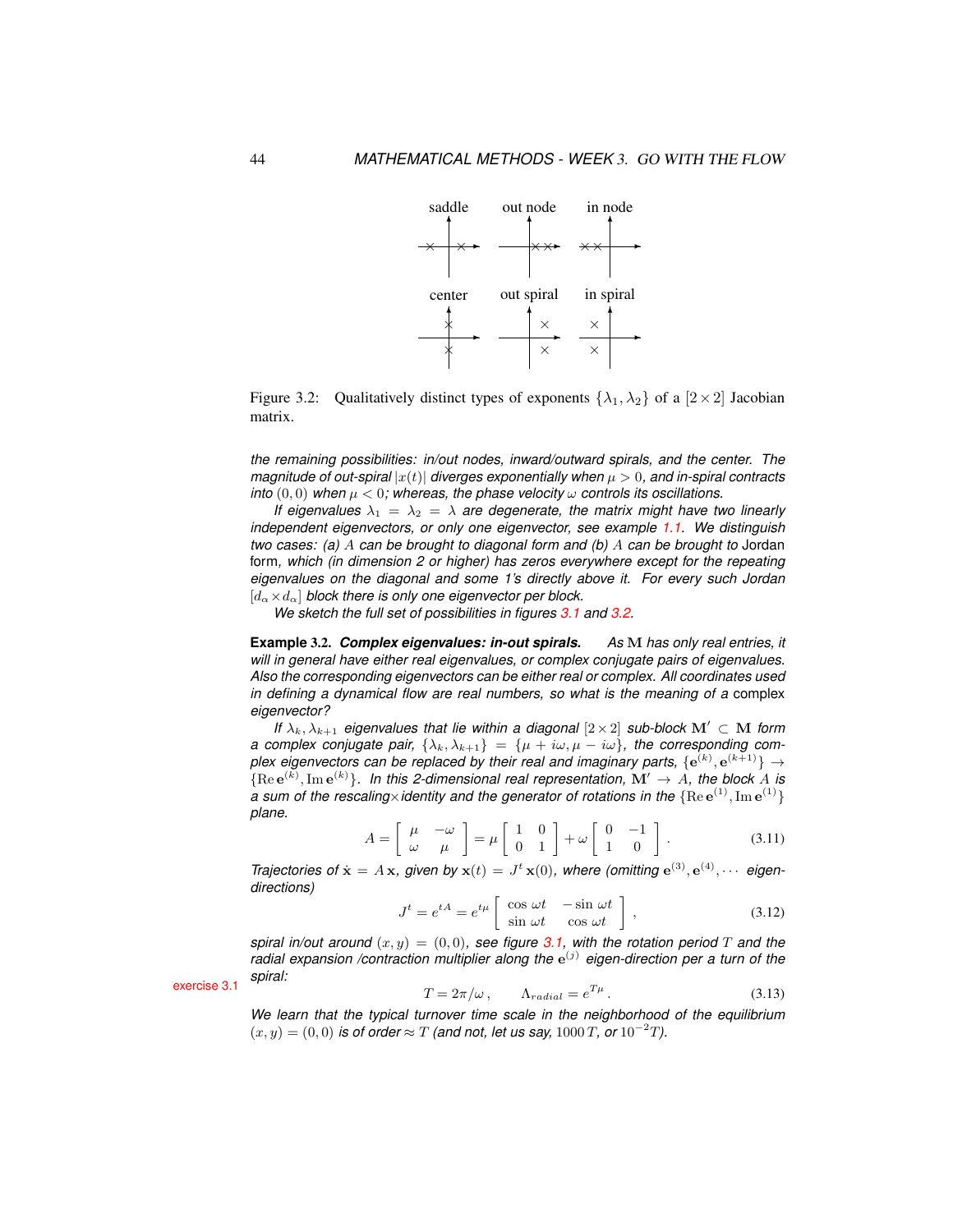

<span id="page-6-4"></span>Figure 3.3: (a) The 2-dimensional vector field for the Duffing system [\(3.14\)](#page-6-1), together with a short trajectory segment. (b) The flow lines. Each 'comet' represents the same time interval of a trajectory, starting at the tail and ending at the head. The longer the comet, the faster the flow in that region. (From ChaosBook [\[1\]](#page-7-2))

### <span id="page-6-0"></span>3.4 Nonlinear flows

While linear flows are prettily analyzed in terms of defining matrices and their eigenmodes, understanding nonlinear flows requires many tricks and insights. These days, we start by integrating them, by any numerical code you feel comfortable with: Matlab, Python, Mathematica, Julia, c++, whatever.

Duffing flow of example [3.3](#page-6-2) is a typical 2-dimensional flow, with a 'nonlinear oscialltor' limit cycle. Real fun only starts in 3 dimensions, with example [3.4](#page-6-3) *Lorenz strange attractor*.

For purposes of this course, it would be good if you coded the next two examples, and just played with their visualizations, without further analysis (that would take us into altogether different [ChaosBook.org/course1\)](http://ChaosBook.org/course1).

<span id="page-6-2"></span>**Example 3.3. A 2-dimensional vector field**  $v(x)$ . A simple example of a flow is *afforded by the unforced Duffing system*

<span id="page-6-1"></span>
$$
\begin{array}{rcl}\n\dot{x}(t) & = & y(t) \\
\dot{y}(t) & = & -0.15 \, y(t) + x(t) - x(t)^3\n\end{array} \tag{3.14}
$$

plotted in figure [3.3.](#page-6-4) The 2-dimensional velocity vectors  $v(x) = (x, y)$  are drawn super*imposed over the configuration coordinates*  $(x, y)$  *of state space*  $M$ .

<span id="page-6-3"></span>**Example** 3.4. *Lorenz strange attractor. Lorenz equation*

<span id="page-6-5"></span>
$$
\dot{x} = v(x) = \begin{bmatrix} \dot{x} \\ \dot{y} \\ \dot{z} \end{bmatrix} = \begin{bmatrix} \sigma(y-x) \\ \rho x - y - xz \\ xy - bz \end{bmatrix}
$$
(3.15)

*has played a key role in the history of 'deterministic chaos' for many reasons that you can read about elsewhere [\[1\]](#page-7-2). All computations that follow will be performed for the Lorenz parameter choice*  $\sigma = 10, b = 8/3, \rho = 28$ . *For these parameter values the long-time dynamics is confined to the strange attractor depicted in figure [3.4.](#page-7-3)*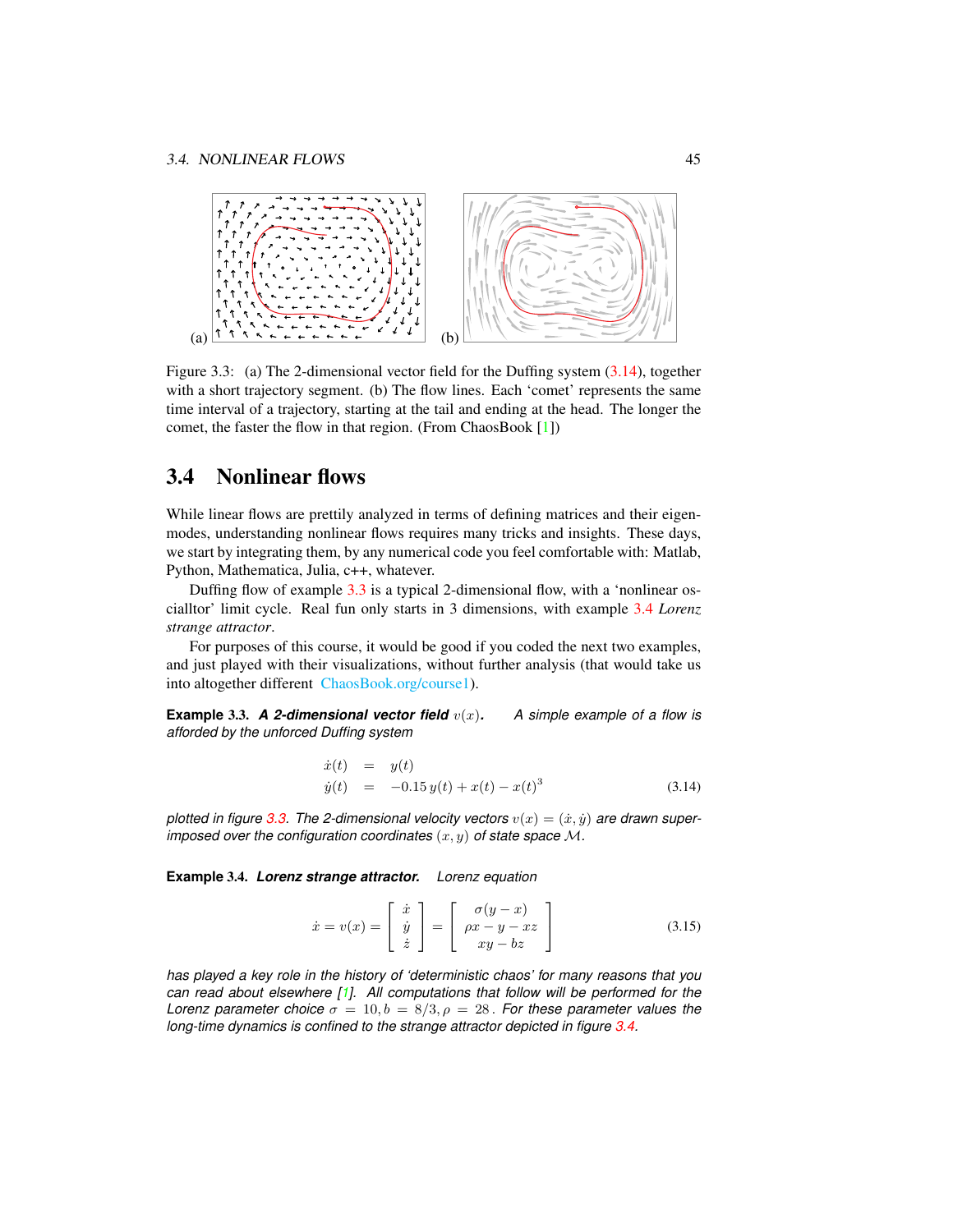46 EXERCISES



<span id="page-7-3"></span>Figure 3.4: Lorenz "butterfly" strange attractor. (From ChaosBook [\[1\]](#page-7-2))

### <span id="page-7-1"></span>3.5 Optional listening

If you do not know [Emmy Noether,](https://photos.app.goo.gl/2cWxT6j4kRLytrCQ8) one of the great mathematicians of the 20th century, the time to make up for that is [now.](https://www.bbc.co.uk/programmes/m00025bw) All symmetries we will use in this course are for kindergartners: [flips, slides and turns.](https://www.youtube.com/watch?v=A5u6J8WugyU) Noether, however, found a profound connections between these and invariants of our world - masses, charges, elementary particles. Then the powerful plutocrats of Germany made a clown the Chancellor of German Reich, because they could easily control him. They were wrong, and that's why you are not getting this lecture in German. Noether lost interest in physics and went on to shape much of what is today called pure mathematics.

### References

<span id="page-7-2"></span>[1] R. Mainieri, P. Cvitanović, and E. A. Spiegel, ["Go with the flow",](http://ChaosBook.org/paper.shtml#flows) in *[Chaos:](http://ChaosBook.org/paper.shtml#flows) [Classical and Quantum](http://ChaosBook.org/paper.shtml#flows)*, edited by P. Cvitanovic, R. Artuso, R. Mainieri, G. ´ Tanner, and G. Vattay (Niels Bohr Inst., Copenhagen, 2020).

## **Exercises**

<span id="page-7-0"></span>3.1. Rotations in a plane: In order to understand the role complex eigenvalues in exam-ple [3.2](#page-5-0) play, it is helpful to show by exponentiation  $J^t = \exp(tA) = \sum_{k=0}^{\infty} t^k A^k / k!$ with pure imaginary  $A$  in  $(3.11)$ , that

$$
A = \omega \left( \begin{array}{cc} 0 & -1 \\ 1 & 0 \end{array} \right) ,
$$

generates a rotation in the  ${Re e^{(1)}, Im e^{(1)}}$  plane,

$$
J^{t} = e^{At} = \cos \omega t \begin{pmatrix} 1 & 0 \\ 0 & 1 \end{pmatrix} + \sin \omega t \begin{pmatrix} 0 & -1 \\ 1 & 0 \end{pmatrix}
$$
  
= 
$$
\begin{pmatrix} \cos \omega t & -\sin \omega t \\ \sin \omega t & \cos \omega t \end{pmatrix}.
$$
 (3.16)